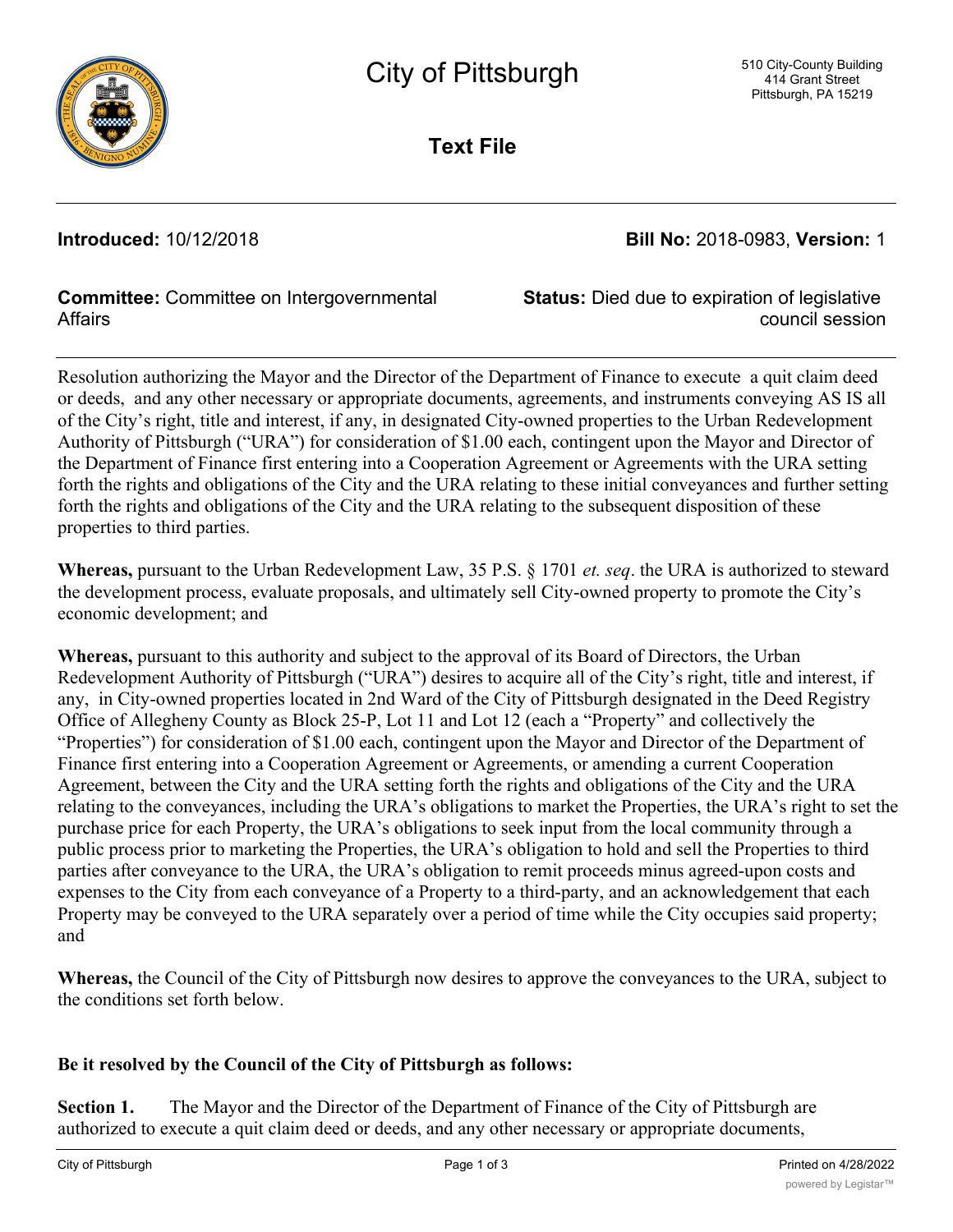### **Introduced:** 10/12/2018 **Bill No:** 2018-0983, **Version:** 1

**Committee:** Committee on Intergovernmental **Affairs** 

**Status:** Died due to expiration of legislative council session

agreements, and instruments conveying AS IS all of the City's right, title and interest, if any, in City-owned properties located in 2nd Ward of the City of Pittsburgh designated in the Deed Registry Office of Allegheny County as Block 25-P, Lot 11 and Lot 12 (each a "Property" collectively the "Properties"), for which a more detailed description is attached hereto and incorporated herein as Exhibit A, to Urban Redevelopment Authority of Pittsburgh (the "URA") for consideration of \$1.00 each. Costs of closing of the Properties for these transfers from the City to the URA, including recording fees, and transfer taxes, will be split equally by the parties as further set forth in the Cooperation Agreement authorized in Section 2 herein.

**Section 2.** The aforementioned conveyances of the Properties to the URA are contingent upon the prior execution by the Mayor and the Director of the Department of Finance (on behalf of the City of Pittsburgh) a Cooperation Agreement or Agreements with the URA, or the Amendment of a current Cooperation Agreement, (which Cooperation Agreement(s) and/or Amendments are authorized hereunder) setting forth the rights and obligations of the City and the URA, relating to the conveyances, including: 1) the URA's obligations to market the Properties, 2) the URA's right to set the purchase price for each Property, 3) the URA's obligations to seek input through a public process prior to marketing the Properties, 4) the URA's obligation to hold and sell the Properties to third parties, 5) the URA's obligation to remit proceeds minus agreed-upon costs and expenses to the City from each conveyance of a Property within sixty (60) days of the sale of such Property to a third party as further set forth Section 3 herein, and 6) an acknowledgement that each Property may be conveyed to the URA separately over a period of time while the City occupies said Property for a term of up to five (5) years, such period commencing after execution of the initial Cooperation Agreement. The Cooperation Agreement(s) and/or Amendment must be approved by the City Solicitor as to form and substance.

**Section 3.** Within sixty (60) days of the sale of a Property by the URA to a third party, the URA will subtract actual, reasonable expenses incurred by the URA in the acquisition, marketing, holding, and sale of the Property, including costs incurred to clear title of the Property. Thereafter, the URA shall remit eighty percent (80%) of the remaining proceeds of the sale of each Property to the City.

**Section 4.** Before the URA signs a disposition agreement to sell a Property, the URA shall require the prospective developer to provide a written expression of community input, consisting of a letter from an established community group providing their commentary on the prospective developer's plans for the Property.

**Section 5.** Before the URA signs a disposition agreement to sell any Property located within a certified redevelopment area to a third party, it must seek additional approval from City Council.

**Section 6.** Upon receipt from the URA, the City will deposit its share of sale proceeds of the Properties to third parties into the Facilities Trust Fund, Fund 29075, Job Number 0730125015.

#### EXHIBIT A: PROPERTIES